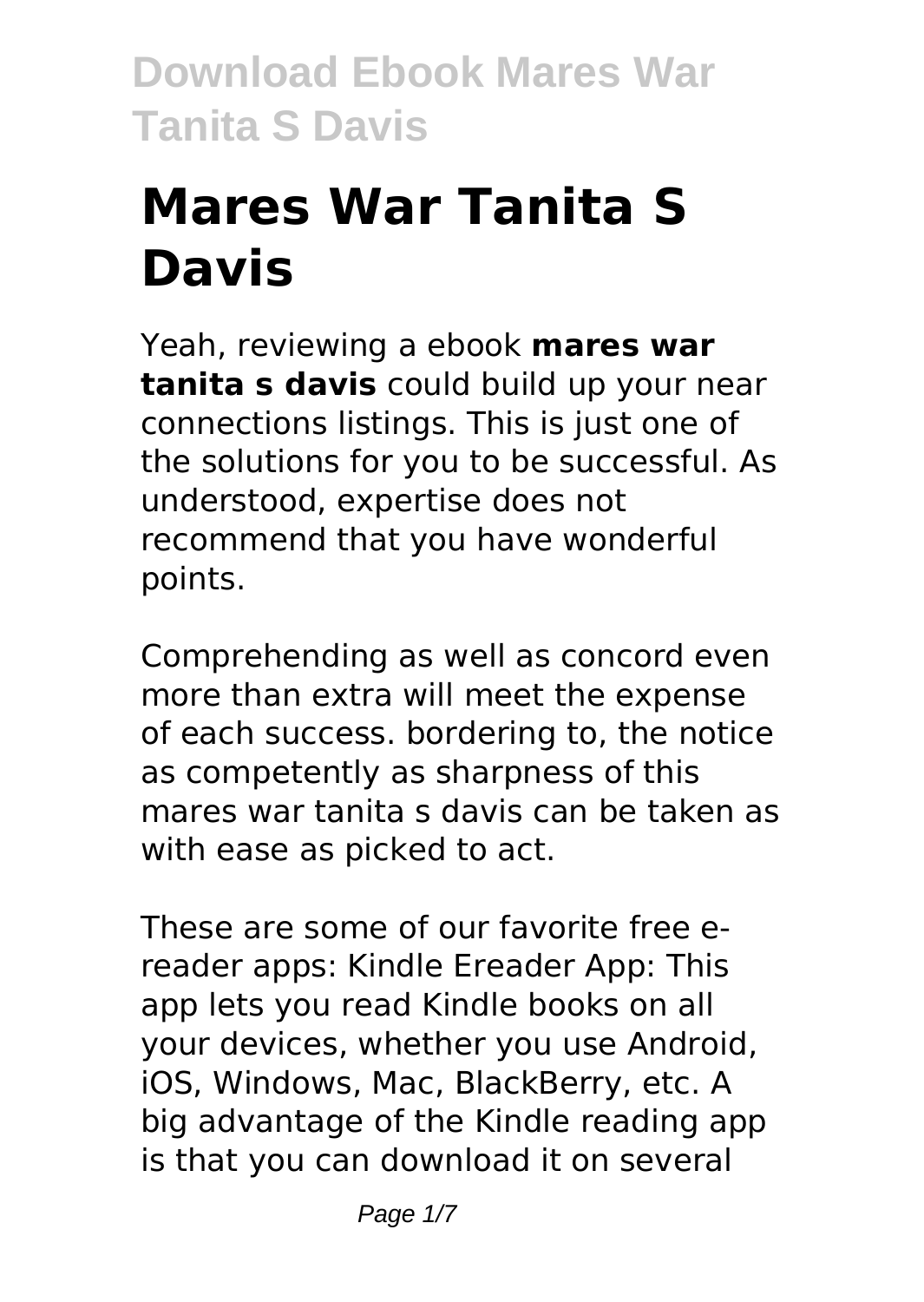different devices and it will sync up with one another, saving the page you're on across all your devices.

#### **Mares War Tanita S Davis**

The publishers would like to thank the following for permission to use their photographs: Cover photo: Getty/Gazimal Case Study: Yves Grau/istockphoto; MARCO LONGARI/AFP/Getty Images; KAREL PRINSLOO/AP/Press Association Images; PEDRO UGARTE/AFP/Getty Images; Reuters/CORBIS; Reuters/CORBIS; geolsoc.org.uk; thegarden/Fotolia; ralcro/istockphoto; gla.ac.uk; kzubrycki/istockphoto; Dmitriy Sarbash ...

#### **Acknowledgements : Secondary: Oxford University Press**



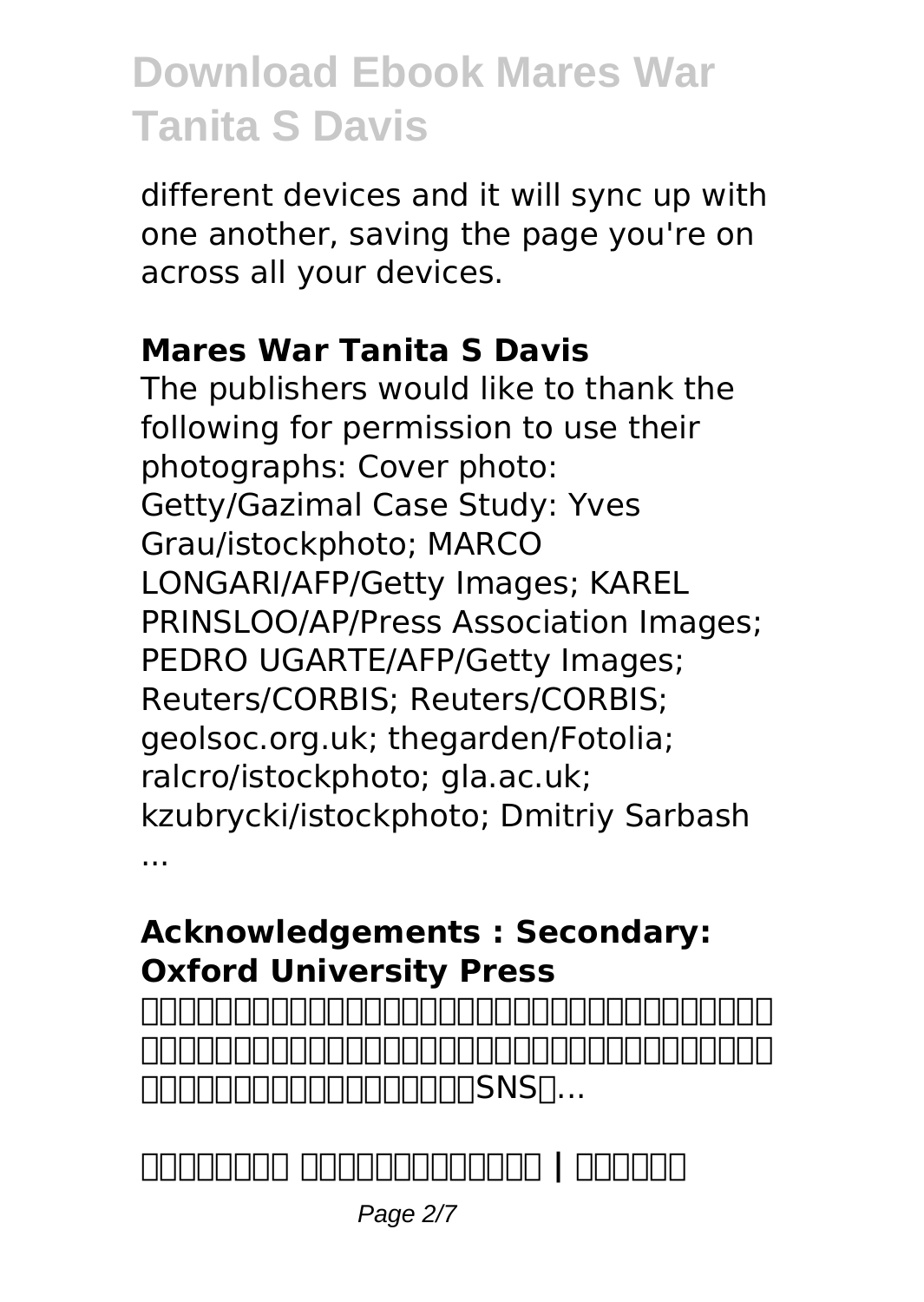Sure, it's a new year, but we're in better shape right now than we were all of last year, except where we aren't. Just remember that exhaustion doesn't mean it's done. It just means we're still working on it. 15 doesn't mean anything. Unless you think it does, then maybe it does. Just remember, it's always a good day to punch a Nazi, fascist ...

#### **Evil.Com - We get it...Daily.**

Three multi-investigator groups that operate principally in the TB/HIV space: The South African TB Vaccine Initiative (SATVI), which includes Mark Hatherill (Director), Tom Scriba (Deputy Director) and Elisa Nemes; The Wellcome Centre for Infectious Diseases Research in Africa (CIDRI-Africa) which includes Robert Wilkinson (Director), Graeme Meintjes, Catherine Riou and Anna Coussens

#### **Member Groups - Institute Of Infectious Disease and Molecular Medicine**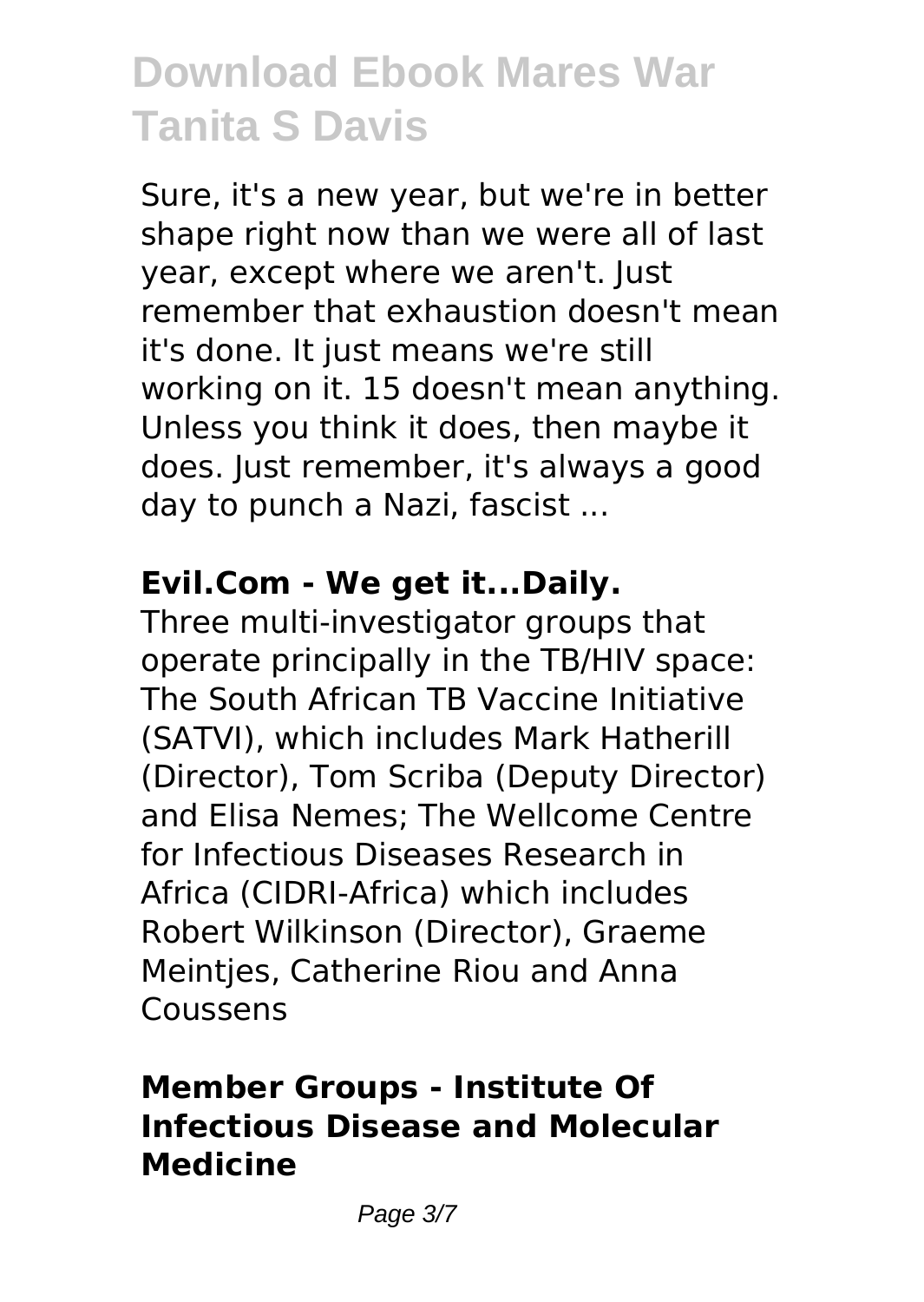Research in the IDM is led by over 34 independent principal investigators in the basic, clinical and public health sciences, and has a strong translational focus. Grant and contract funding is sourced from the US National Institutes of Health, the Bill & Melinda Gates Foundation, The Wellcome Trust, EDCTP, the South African Medical Research Council, the National Research Foundation of South ...

#### **Research at the IDM | Institute Of Infectious Disease and Molecular ...**

| <u> ANNANANANANANANANANANANANANANAN </u> |  |
|------------------------------------------|--|

FCNNNA | NANANANANANANANA <u>ooooooooooooooooooooooooooooo</u>o ・ベッド・マットレス・ダイニング・食器棚・インテリア雑貨・ペルシャ絨 毯・ギャッベ取り揃えております。傷もの・展示品・試作品・旧型品・過剰 在庫の処分品などの「新品訳あり」の良い商品がより安く!

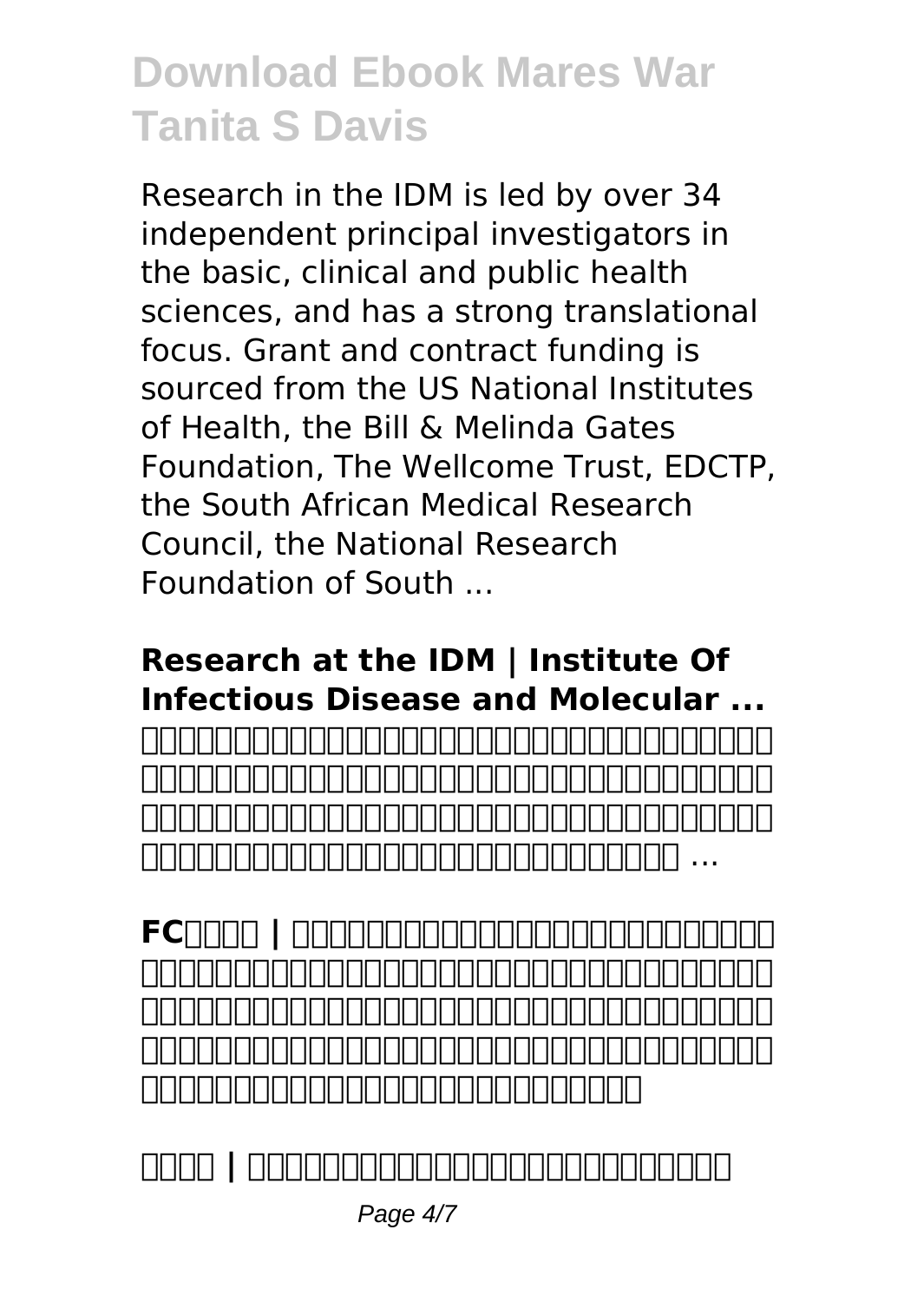- info -Nui. aims at the concept 'Beyond all borders'. On the 1st floor, cafe& bar lounge, our guests and Japanese local people come and look forward to coff...

#### **Nui. Movie - "good morning" - YouTube**

welcome to our homestead  $\Pi\Pi\Pi$ <u>La Ele Ele Charles e La Ele Charles e la F</u> 貨、インテリア雑貨から、アパレル、ギフトまで、こころを豊かにしてくれ る暮らしの日用品をとりそろえています。

### **GEORGE'S / CONCEPT**

English | <u>componentational oor September 100 versions to the set of the set of the set of the set of the set of the set </u> <u>nnnn100nnnnnnnnnnnnnnnnnnnnnn</u> <u>annonan</u>

### **English | <u>חחחחחח</u></u> |**

**ゴルフシャフト・リシャフトのフジクラ** 鍵付き掲示板はパスワードを知っている人同士で会話をする掲示板です。

### **鍵付き掲示板 - SMALOG**

ティー.ティーコーポレーションの採用情報ページです。「営業力は、最強 のチカラ。」をコンセプトに採用に関する社員インタビューやティー.ティ ーコーポレーションでの働き方、会社に関する情報を掲載しています。是非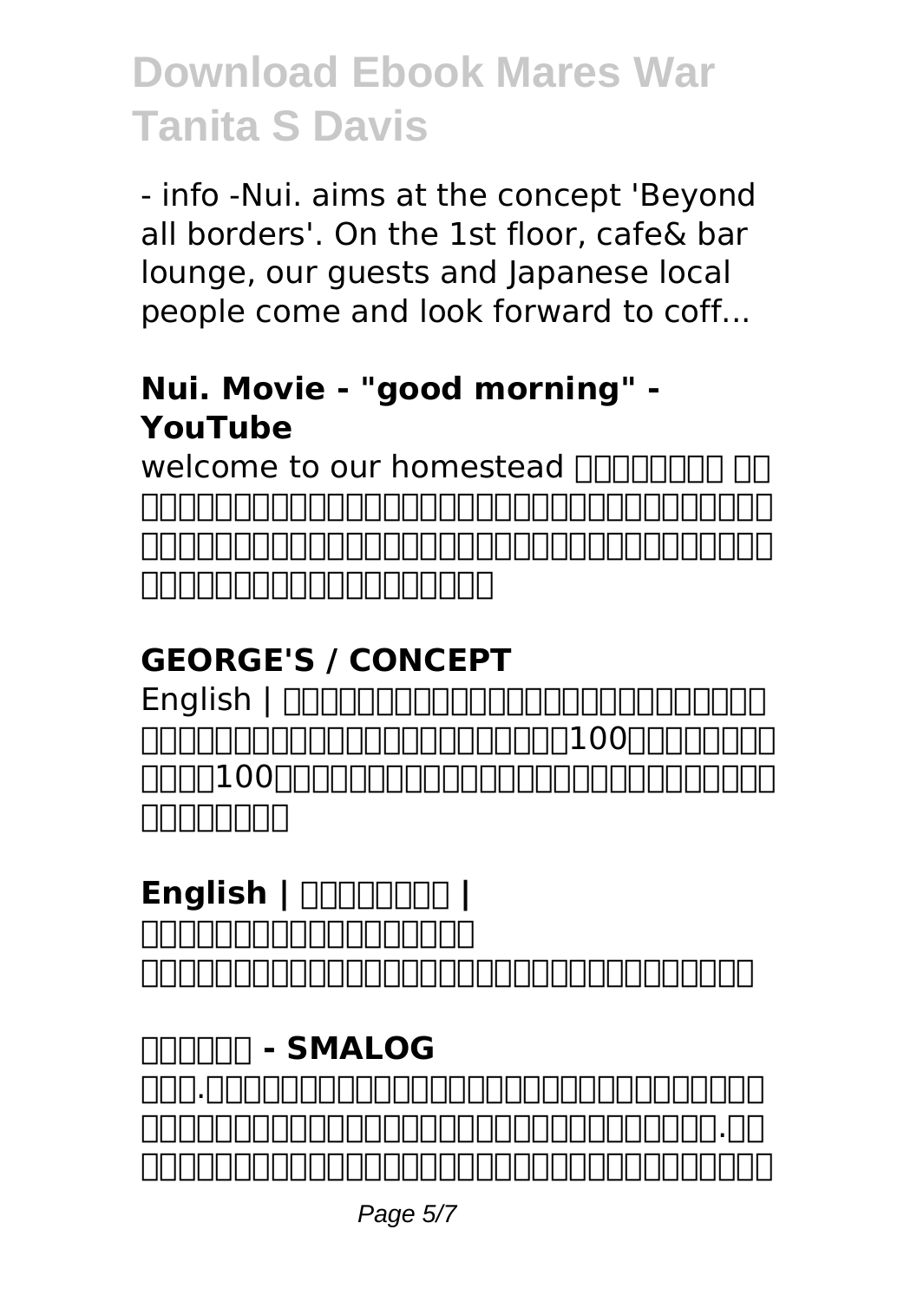### エントリーください。

#### **ティー.ティーコーポレーション採用サイト**

[] Dilazione pagamenti e agevolazioni fiscali ...

#### **Baber Inc Manufactures Custom Scaffolding Used In ... - Joannie Doris**

S★S★SΠΠΠΠΠΠΠΠΠΠ <u>runnnnnnnnnnnnnn.</u>  $\star$ חתחתחתחתחתחתחתחתחתחת ★安心マイアップ(自動バックアップファイルサーバー)  $\star$  **THE THE THE TERM**  $\star$  Best Shot<sub>(PCOD</sub> ...

**2020121 | FITHETHE** 元客室乗務員で主婦のあたし。40歳を超え、恥ずかしいなんて感覚を失っ <u>へいへいへいへいへいへいへいへいへいへいへいへいへいへいいいへいいい。まずはははながらもももものです。まずはははながらないのからははなかってはなかっとならないようなかっとなるようなかっとなるようなかっとなるようなかっとなるようなかっとなっとなっています。も</u> 日日日日日日

**2021010 : 0008LOG BLOG AND Powered by FIFINATION** Plain White T's - Hey There Delilah 03. ZEDD, Foxes - Clarity 04. Norah Jones - Don't Know Why 05. Daniel Bedingfield -